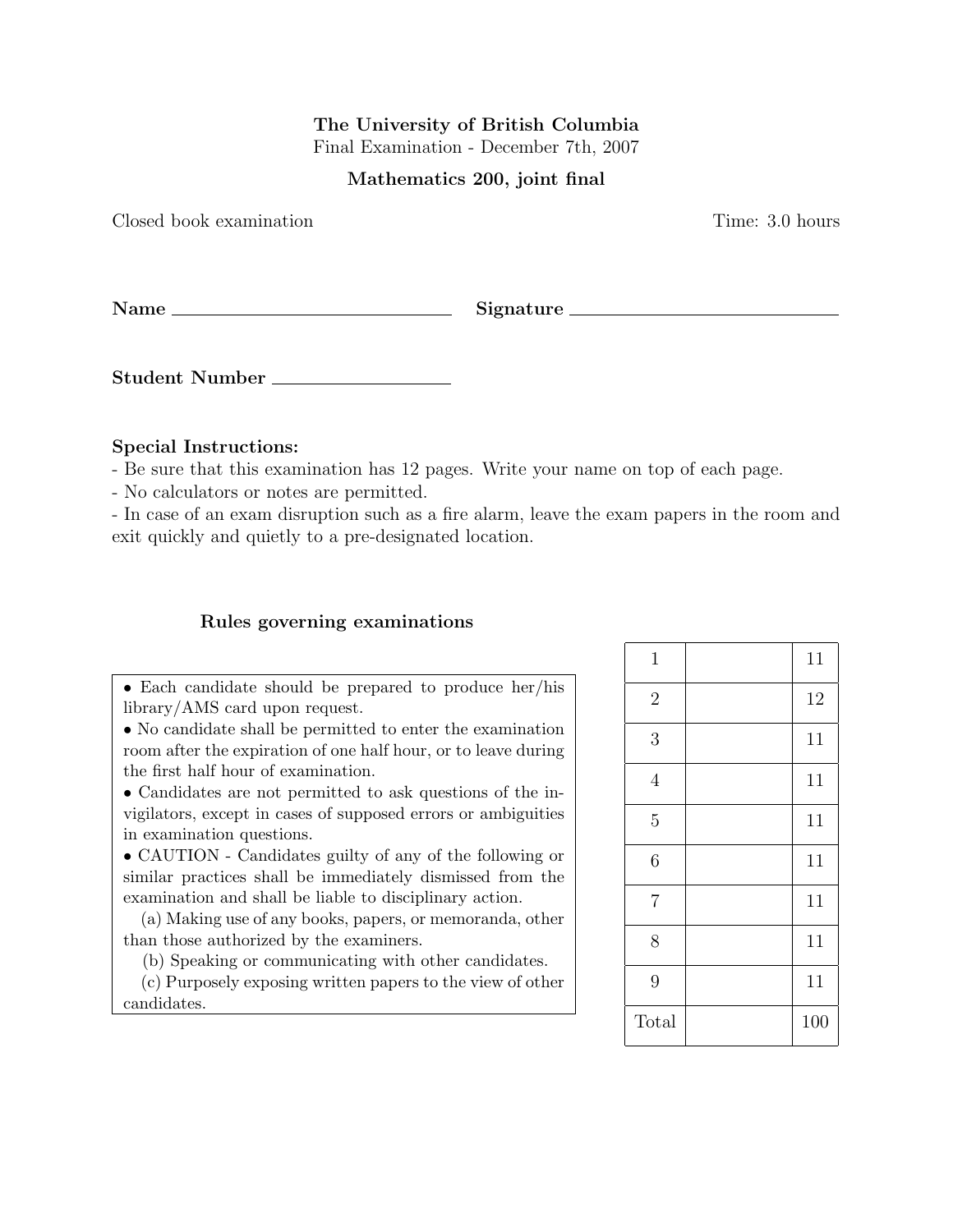#### Problem 1. (11 points.)

Let A and B be the points with coordinates  $(1, 2, 3)$  and  $(-1, 5, 1)$  respectively.

- 1. (3 points) Find symmetric equations for the line L passing through A and B.
- 2. (3 points) Let C be the point  $(5, 2, -1)$ . Find the area of the triangle ABC.
- 3. (3 points) Find the angle between the sides AB and BC in the triangle ABC. You may express your answer in terms of arccos.
- 4. (2 points) Find an equation for the plane passing through C and perpendicular to L.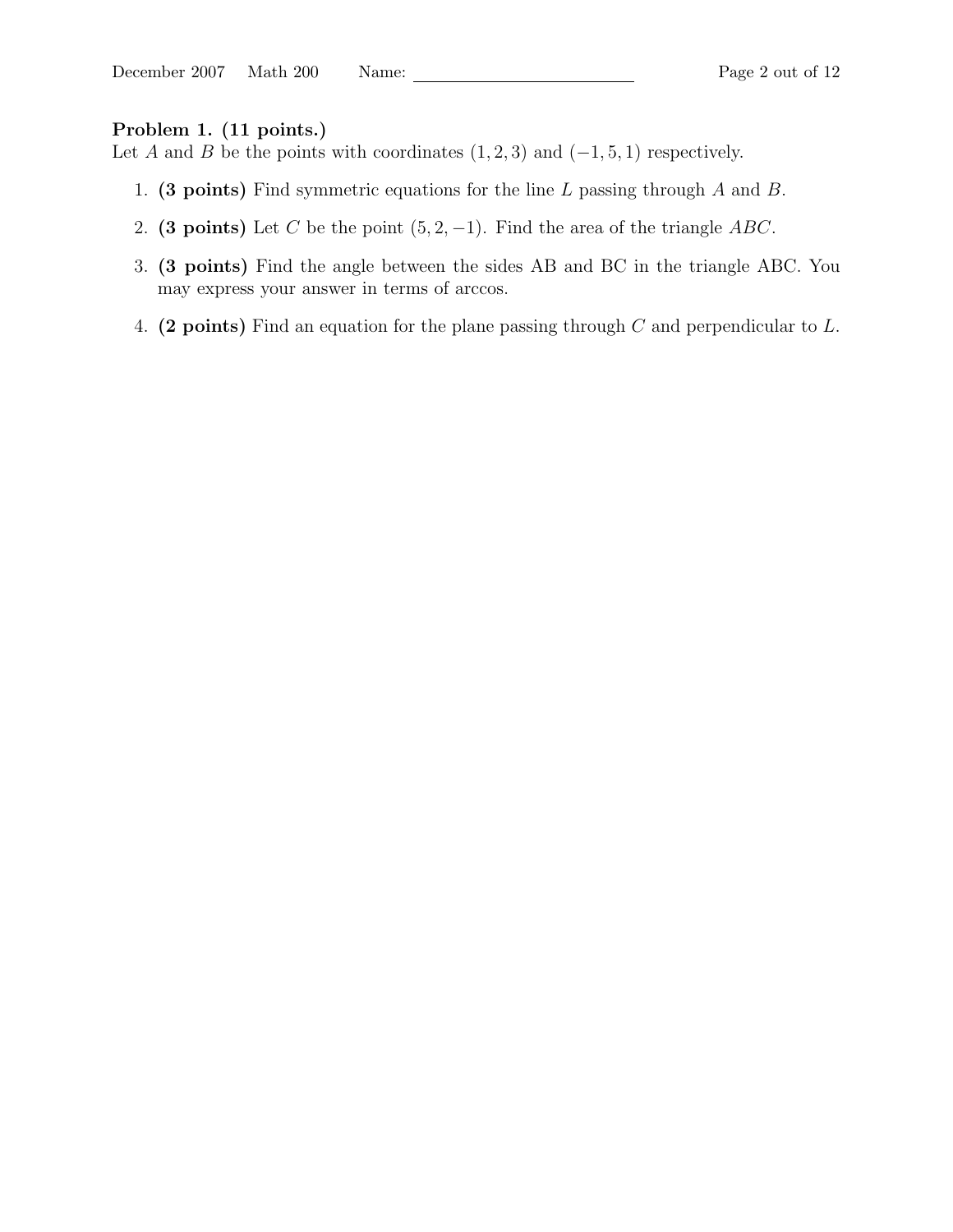**Problem 2.** (12 points) Consider a twice differentiable function  $f(x, y)$  illustrated by the contour map on the follow page. (The numbers on the contour plot give the function values along the contours.)

- 1. (2 Points.) Draw the direction of  $\nabla f$  at point C on the diagram.
- 2. (2 Points.) Which of the 8 points in the diagram (A-H) are critical points? Classify these points as local minima, local maxima, or saddle points.
- 3. Identify each of the following statements as true or false. 2 points will be given each correct answer, -2 points for each incorrect answer, 0 points for no answer.
	- (a) The derivative of f at the point C, in the direction  $\mathbf{u} = \langle -2, -1 \rangle$  is positive.
	- (b)  $\frac{dy}{dx}$  at the point G along the level curve  $f(x, y) = 1$  is negative.
	- (c)  $f_y$  at the point G is positive.
	- (d)  $f_{yy}$  at the point G is positive.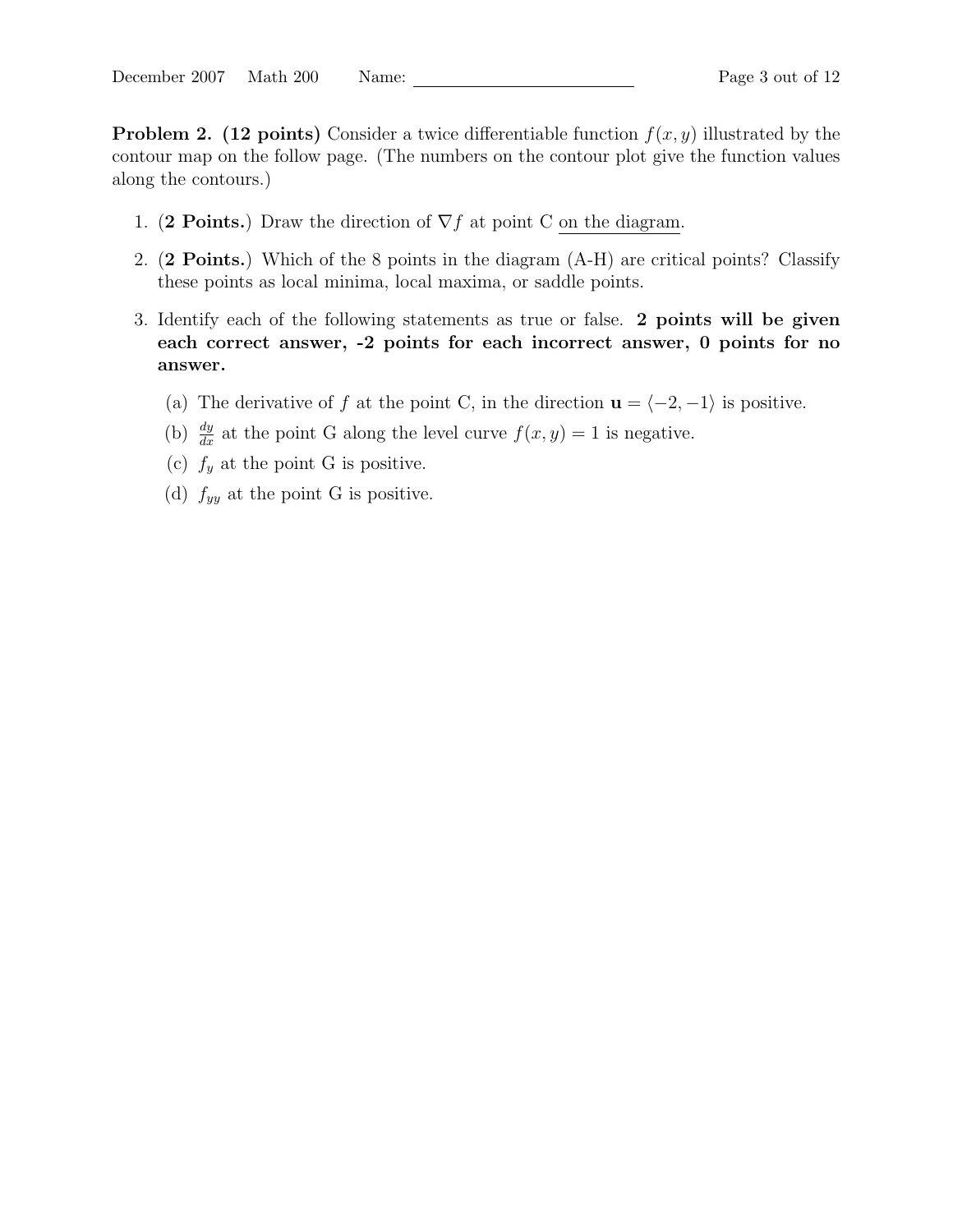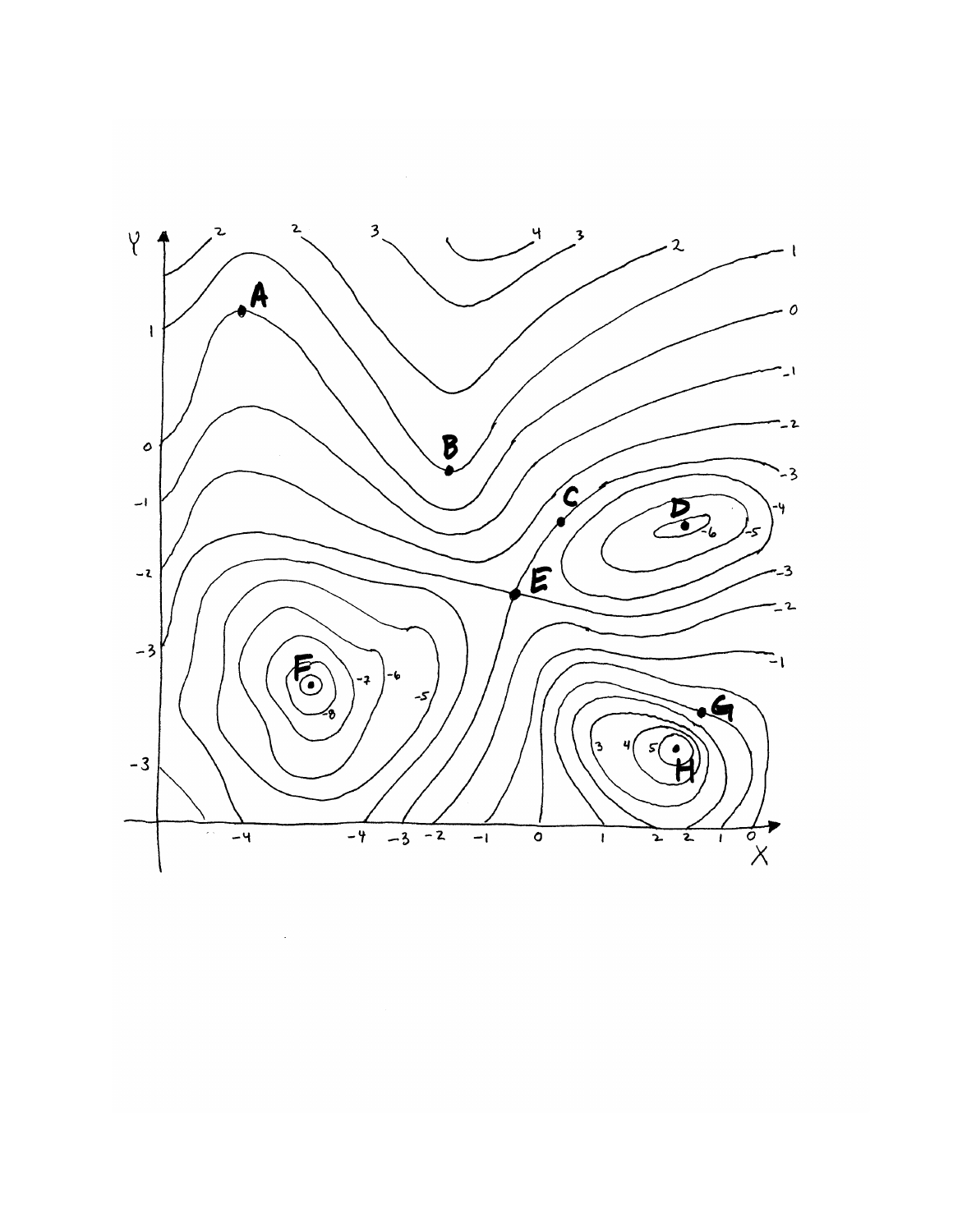## Problem 3. (11 points.)

Suppose that the temperature of a metal plate is given by  $T(x, y) = e^{xy}$ , for points  $(x, y)$ on the elliptical plate defined by  $(x-2)^2 + 2y^2 \le 12$ . Find the maximum and minimum temperatures on the plate.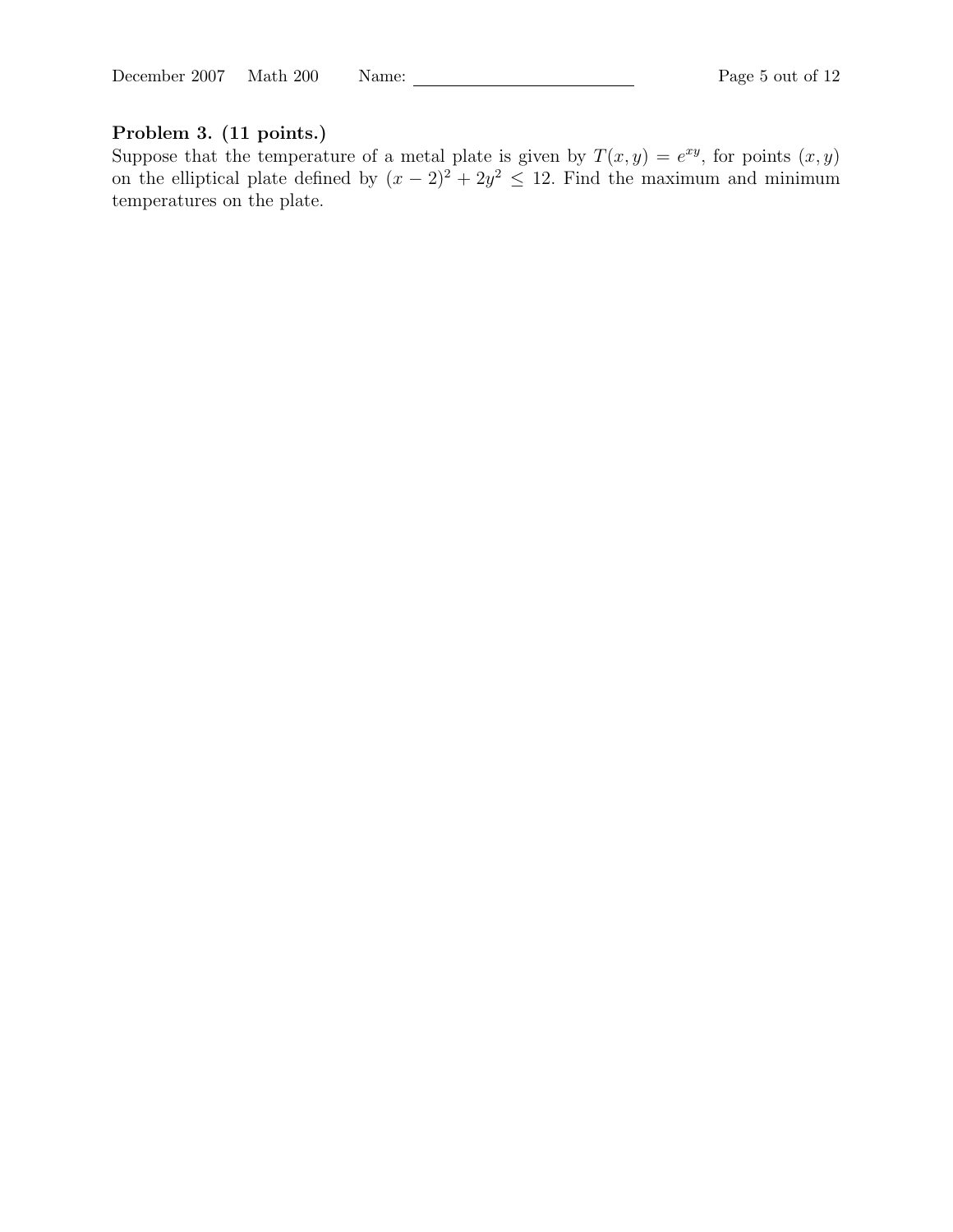December 2007 Math 200 Name: Page 6 out of 12

Problem 4. (11 points.) Evaluate the integral

 $\int_0^{x=1}$  $x=0$  $\int y=1$  $y=x^2$  $\sqrt{y} e^{y^2} dy dx$ .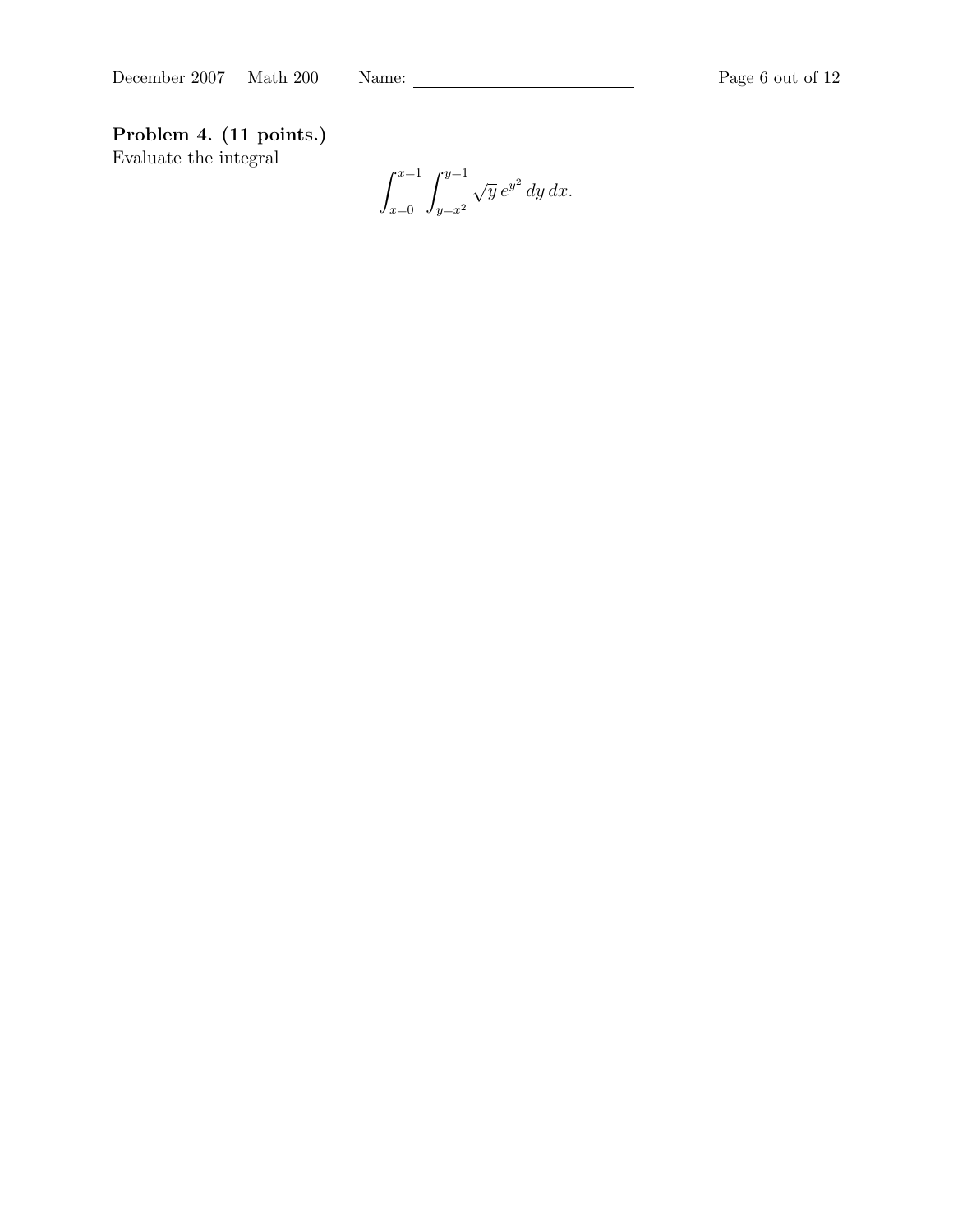#### Problem 5. (11 points.)

Let E be the solid bounded by the graphs of  $z = 4 - y^2$ ,  $x + z = 4$ ,  $x = 0$ , and  $z = 0$ .

1. (4 points) Express the triple integral  $\iiint_E f dV$  as an iterated integral in the following order (do not evaluate)

$$
\int_{y=}^{y=} \int_{z=}^{z=} \int_{x=}^{x=} f(x, y, z) \, dx \, dz \, dy
$$

2. (4 points) Express the triple integral  $\iiint_E f dV$  as an iterated integral in the following order (do not evaluate)

$$
\int_{x=}^{x=} \int_{z=}^{z=} \int_{y=}^{y=} f(x, y, z) dy dz dx
$$

3. (3 points) Find the volume of  $E$ .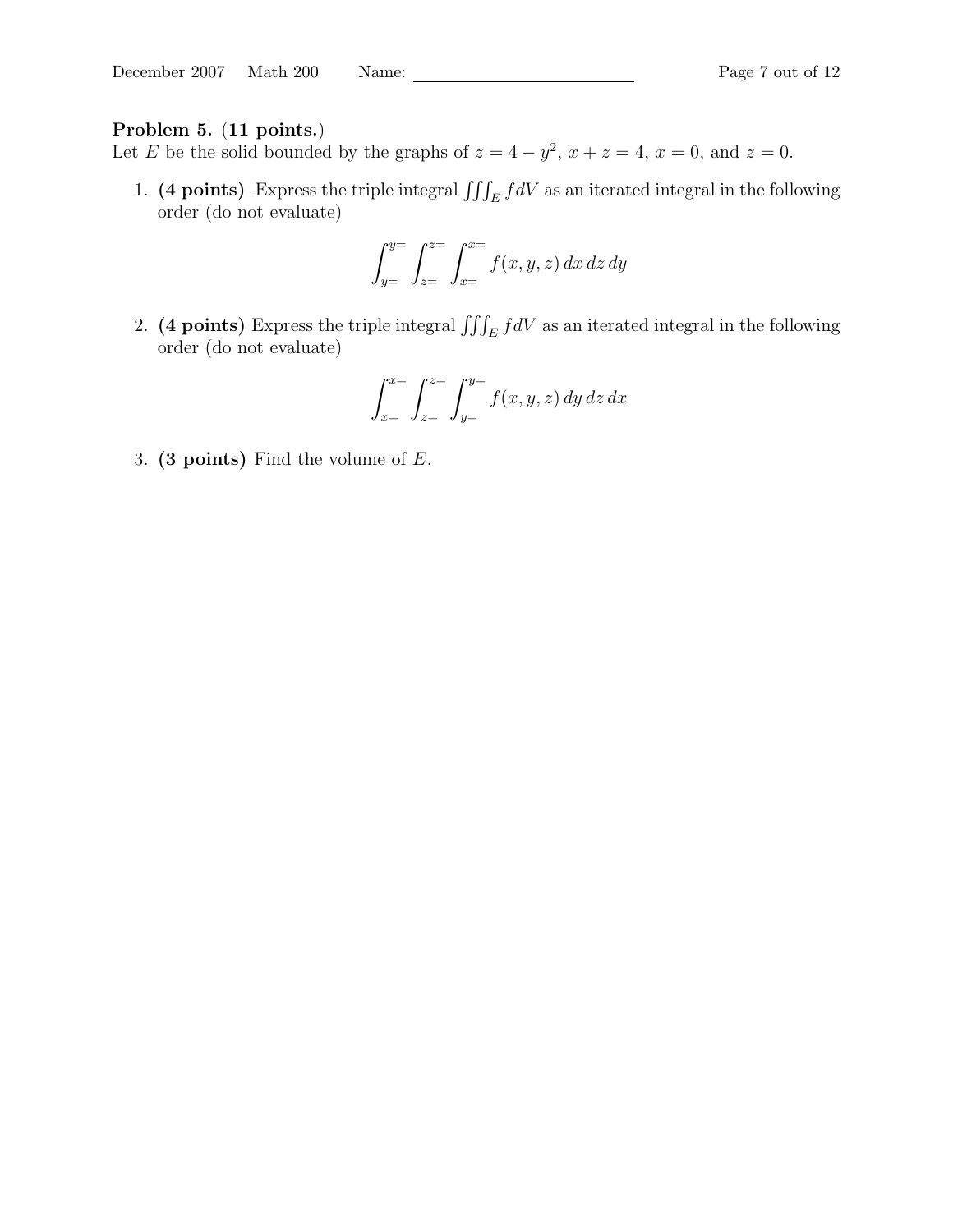# Problem 6. (11 points.)

Find and classify all critical points of the function

$$
f(x, y) = 2x^3 + xy^2 + 5x^2 + y^2.
$$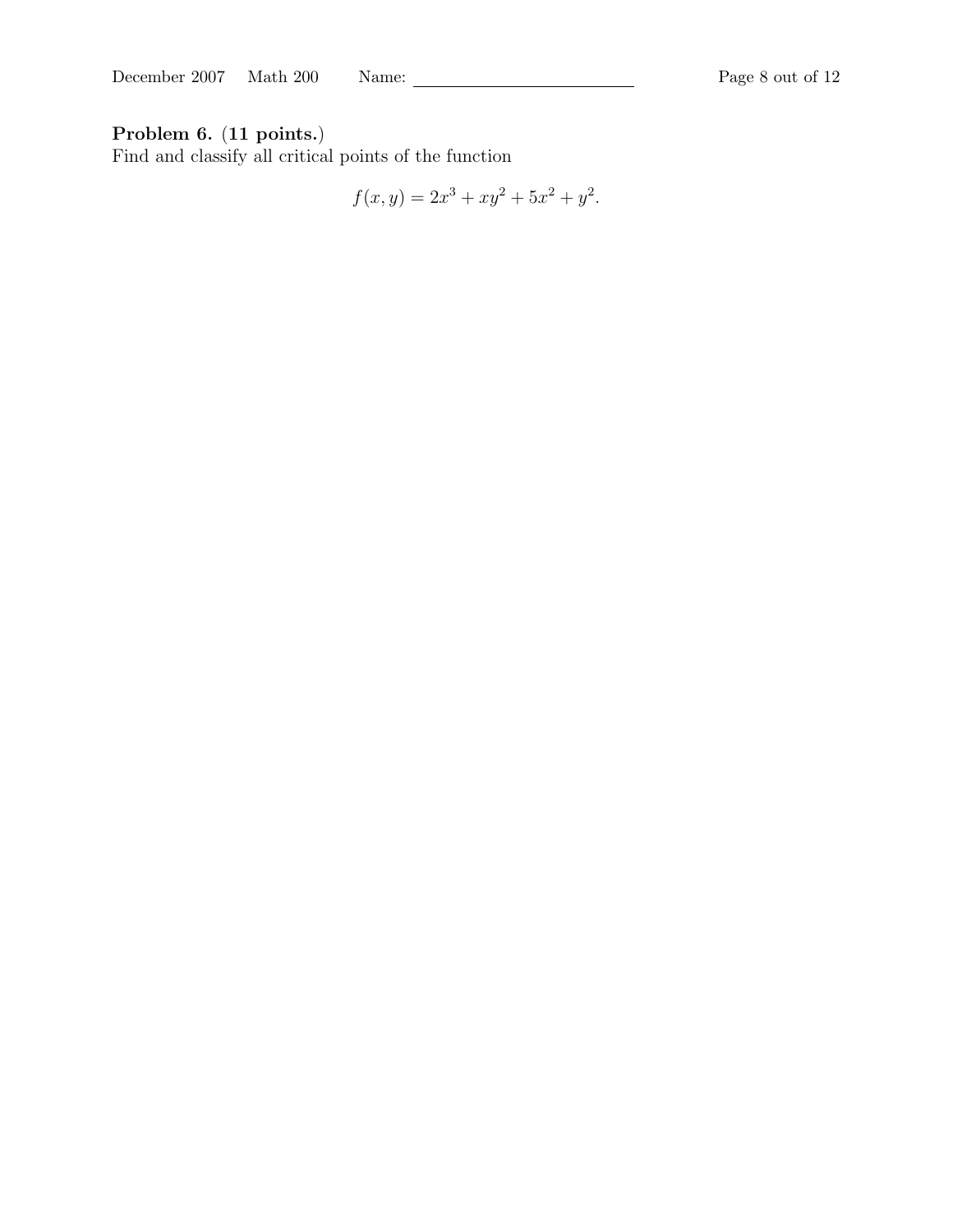**Problem 7.** (11 points.) The total resistance  $R$ , of three resistors connected in parallel, is a function of the individual resistances  $x, y$ , and  $z$ . The function  $R$  is determined by the relation

$$
\frac{1}{R} = \frac{1}{x} + \frac{1}{y} + \frac{1}{z}.
$$

- 1. (5 points) Find  $R_x$ ,  $R_y$ , and  $R_z$ .
- 2. (6 points) The resistances are measured in ohms as  $x = 25$ ,  $y = 40$ , and  $z = 50$ , with a possible error of 0.5% in each case. Estimate the maximum error in the calculated value of R.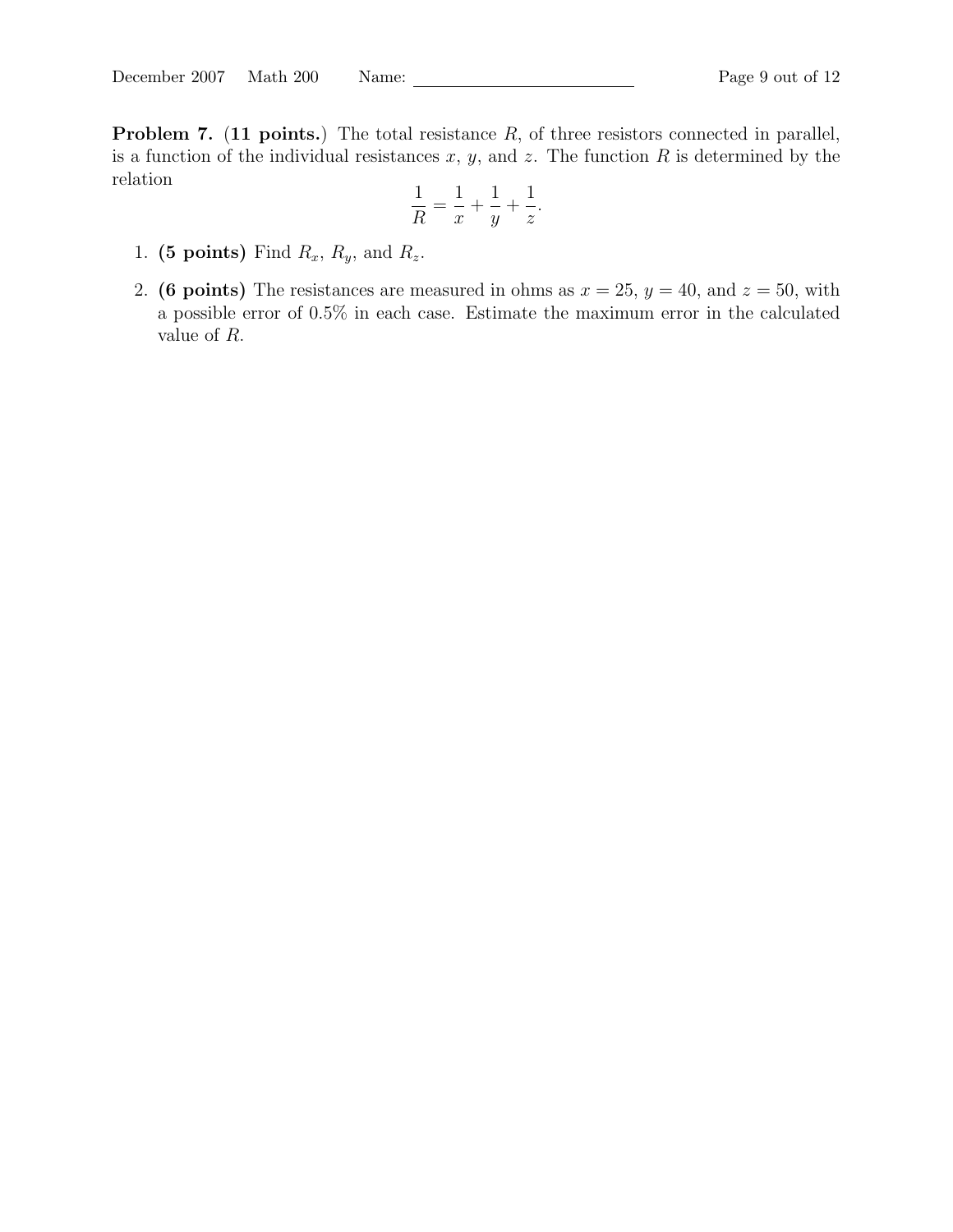**Problem 8.** (11 points.) Let E be the solid region bounded by the cylinders  $x^2 + y^2 = 1$ and  $x^2 + z^2 = 1$ .

- 1. Find the volume of  $E$ .
- 2. Find the area of the boundary surface of  $E$ .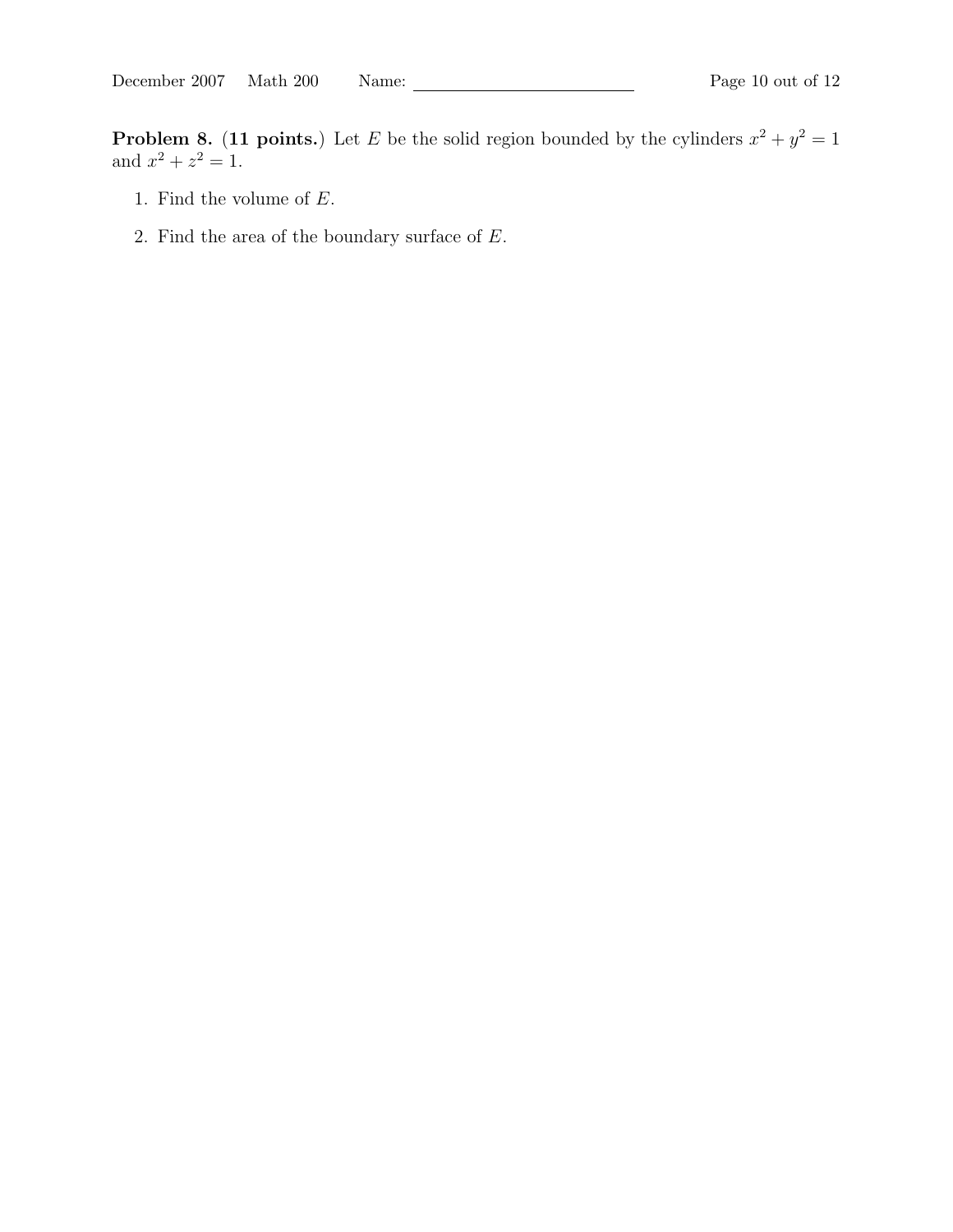**Problem 9.** (11 points.) A metal plate occupies the region  $R$  which lies inside the circle  $x^2 + y^2 = 2y$  but outside the circle  $x^2 + y^2 = 1$ . The plate has mass density given by  $\rho(x,y) = 1/\sqrt{x^2 + y^2}.$ 

1. (3 points) Evaluate the integral

$$
\iint_R \rho(x, y) \, dx \, dy
$$

2. (3 points) Evaluate the integral

$$
\iint_R x \rho(x, y) \, dx \, dy
$$

3. (3 points) Evaluate the integral

$$
\iint_R y \rho(x, y) \, dx \, dy
$$

4. (2 points) Find  $(\overline{x}, \overline{y})$ , the center of mass of the plate.